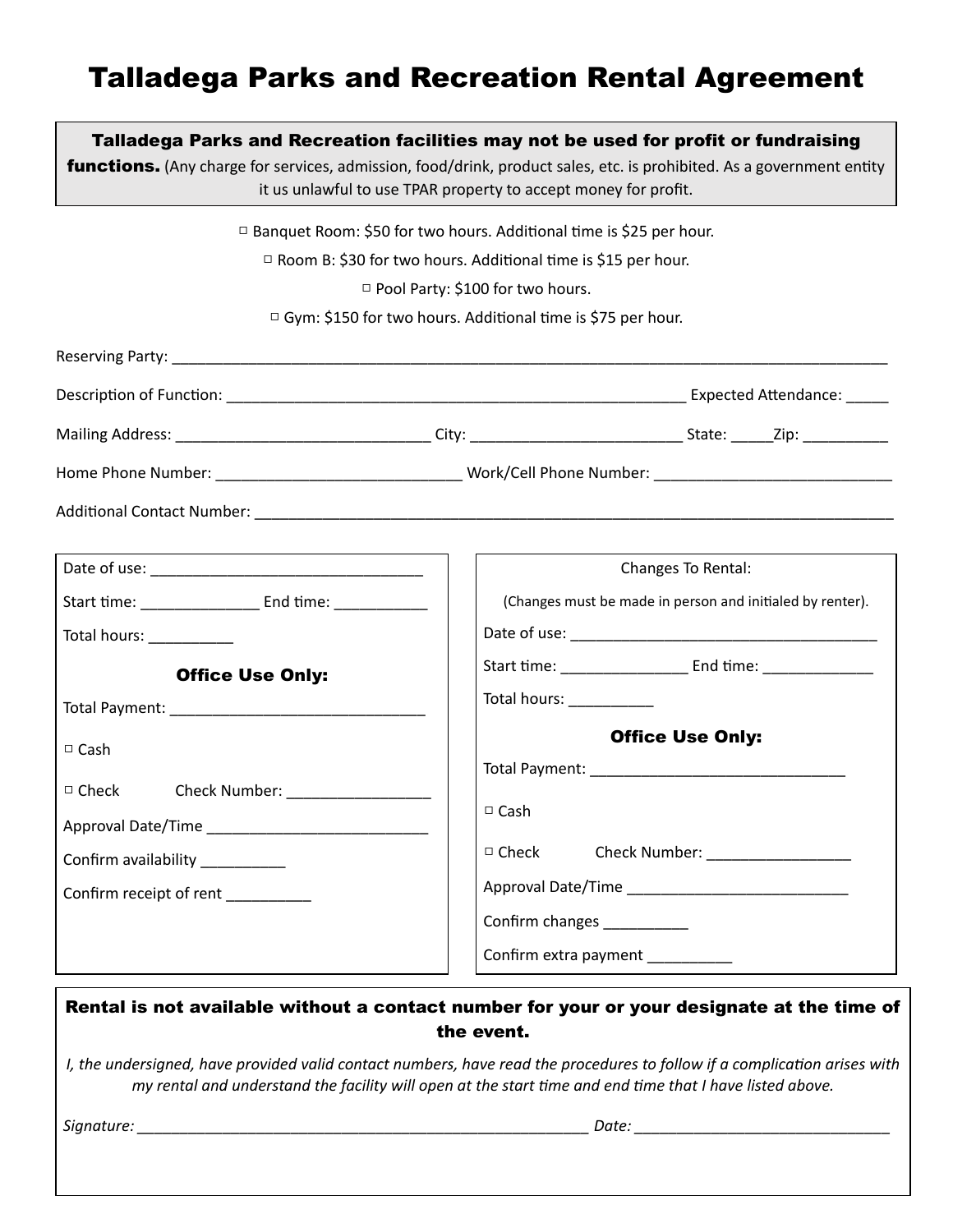# Talladega Parks and Recreation Rental Agreement

As the responsible party requesting the use of this facility, I agree that the members of my group will abide by the following rules:

#### Fees

- 50% payment of all fees are due upon the submission of this room rental agreement.
- Renters will be held financially responsible for any damages.

#### Cancellations

- All cancellations and changes must be submitted in writing and will be eligible for a refund or billing according to the following schedule:
	- 14 days prior to date of rental: 100% refund
	- 7-13 days: 75% refund
	- 3-6 days: 50% refund
	- 1-2-days: 25% refund
	- Day of the rental: No refund

#### Conduct

- Children must be supervised at all times. If found causing a disturbance or not being supervised, parents or guardians will be asked to remove them from the facility.
- Anyone being disrespectful to the staff or not following facility rules will be subject to suspension from the facility.
- Rental participants wanting to use any other part of the facility must pay the appropriate activity fee.
- Renters must exit building completely by end of rental period.

#### Set Up

- All rentals allow 30 minutes prior to start time to decorate and 30 minutes after the end time to clean up.
- The use of tape, staples or glue to place signs or decorations on walls is prohibited.
- Set up of tables and chairs are the renter's responsibility.

#### Clean Up

- Renters will be charged for any clean up that lasts longer than the requested reservation time.
- Anything spilled on the floor or tables must be cleaned up immediately.
- If the room in not returned to its original condition, the renter will be charged a cleaning fee of one hour room rental.

## Facility Rules

- Smoking is prohibited inside of building or within 50 feet of building.
- Renters must remove trash bags and throw all garbage in the dumpster.